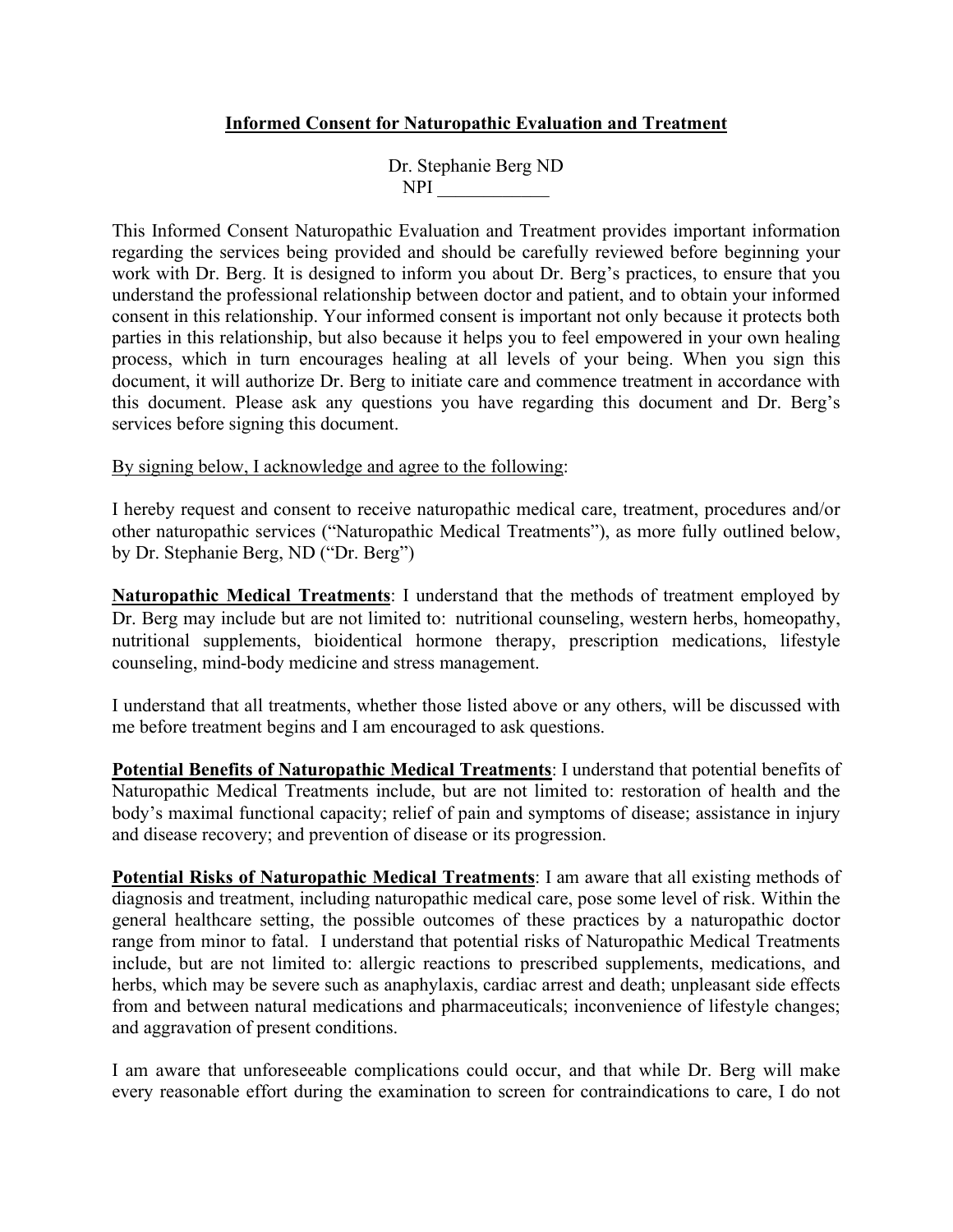expect Dr. Berg to be able to anticipate and explain all possible risks and complications, and I wish to rely on Dr. Berg to exercise judgment in recommending the Naturopathic Medical Treatments that she feels at the time, based on the facts then known, are in my best interest.

I understand that in order to properly treat my medical condition, Dr. Berg must be contacted promptly if an adverse reaction or condition occurs. I agree that I will immediately inform Dr. Berg if I experience any gastrointestinal upset (e.g., nausea, gas, stomachache, vomiting or similar condition), allergic reactions (e.g., hives, rashes, tingling of the tongue, headache or similar condition), or any unanticipated or unpleasant effects associated with any of the Naturopathic Medical Treatments prescribed by Dr. Berg.

In any event, if an emergency medical condition arises for any reason due to a Naturopathic Medical Treatment from Dr. Berg or for any other reason, I agree to seek treatment immediately from an emergency center or call 9-1-1.

I understand the above overview of Naturopathic Medical Treatments and the potential benefits and risks of such treatments.

**Following Doctor Instructions**: I understand that the Naturopathic Medical Treatments including herbs, homeopathic medicines and nutritional supplements (which are from plant, animal, mineral and other sources), prescriptions and other treatments that may be recommended by Dr. Berg, are considered safe when taken as instructed in the practice of naturopathic medicine. I am aware that it is extremely important that I follow the Dr. Berg's prescribed recommendations when taking any prescriptions, herbs, homeopathic medicines and nutritional supplements because they may be toxic when taken in large doses. I understand that following all instructions, whether orally and/or in writing, helps to improve the safety and outcomes of treatment.

**Complete Medical History**: I understand that some herbs, medications, supplements, diets, or treatments may be inappropriate if I have certain health conditions or take certain medications or supplements, whether prescribed or over-the-counter, and I agree that I will notify Dr. Berg of all of my pre-existing health conditions, medications and supplements as well as keep Dr. Berg updated as to any changes.

I have truthfully and accurately disclosed to Dr. Berg all personal medical history information including but not limited to:

- all of my health conditions,
- my use of all medications, drugs, herbs, vitamins, and other supplements of any kind; and
- all known allergies to drugs or other substances or any past reactions.

I understand that failure to do so may negatively affect my treatment outcome and the safety of any treatments I receive. I agree to keep Dr. Berg updated as to any changes in my medical profile and understand that there shall be no liability on Dr. Berg's part should I fail to do so.

**Notice to All Female Patients**: I understand that some treatments, including without limitation, herbs and supplements, could present a risk during pregnancy and breastfeeding, and I agree that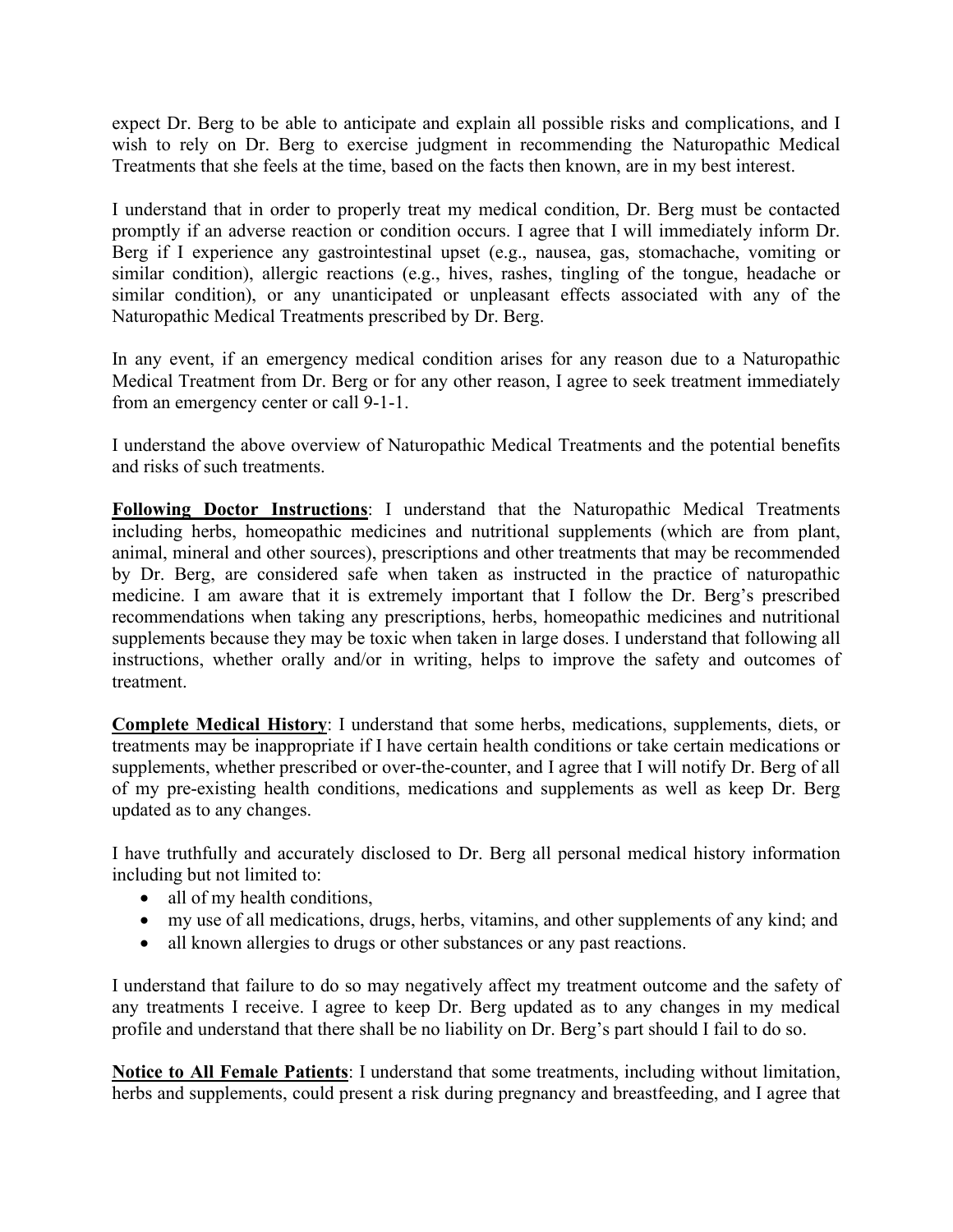I will notify Dr. Berg immediately if I am pregnant, if I become pregnant, if I am planning to become pregnant in the next three (3) months or if I am breastfeeding.

**Notice to All Patients Receiving Bio-Identical Hormone Therapy:** I understand that it is Dr. Berg's policy that:

- (1) all female patients must see a gynecologist for a gynecological pelvic exam including PAP smear as well as have breast imaging within three months prior to starting hormone therapy and must agree to continue to have gynecological pelvic and breast exams, as well as breast imaging, annually thereafter during the course of hormone therapy, and
- (2) all male patients must have a Digital Rectal Exam and PSA test within the three months prior to starting hormone therapy and must agree to have a Digital Rectal Exam and PSA test annually thereafter during the course of hormone therapy.

I understand that all patients being placed on bioidentical hormone replacement agree to followup appointments with Dr. Berg as well as blood work every 3-6 months and a urinary hormone monitoring test annually during the course of hormone therapy.

**Notice to All Cancer Patients:** I acknowledge and understand that Dr. Berg does not treat cancer, but that the treatments and procedures provided by Dr. Berg may help to optimize the immune system to be able to respond better to cancer. Therefore, if I have cancer, or suspect I have cancer, I understand that I am required to be under the ongoing care of a board-certified oncologist or other MD or DO with experience working with malignant conditions, and I agree that my relationship with this MD or DO shall be the primary therapeutic relationship and that the care I receive from Dr. Berg shall be secondary and supportive of my general health and shall not be understood as treatment of a malignancy.

**Relationship with Other Healthcare Providers:** Naturopathic Medicine may be a complement to traditional allopathic medicine. I acknowledge that I have been informed and I understand that:

- Any treatment or advice provided to me by Dr. Berg as a patient is not mutually exclusive from any treatment or advice that I may now be receiving, or may in the future receive, from any other licensed health care provider.
- I am at liberty to seek or continue medical care from a physician or surgeon or other qualified health care provider.
- Neither Dr. Berg nor any employee or other practitioner under Dr. Berg's direction or control is suggesting or advising me to refrain from seeking or following the directions of another licensed health care provider.
- The treatment and therapies rendered or recommended by Dr. Berg may be different than those usually offered by a medical doctor or other licensed health care provider.

I also understand that it is my responsibility on an ongoing basis to inform Dr. Berg of the name of and contact information for my primary care physician and treating specialists, of any diagnoses I have received, and of any treatments I have had or am now undergoing for current conditions. And I also understand that it is important for me to let my primary care physician know about any recommendations and/or treatments performed by Dr. Berg in order to ensure that my care is properly coordinated.